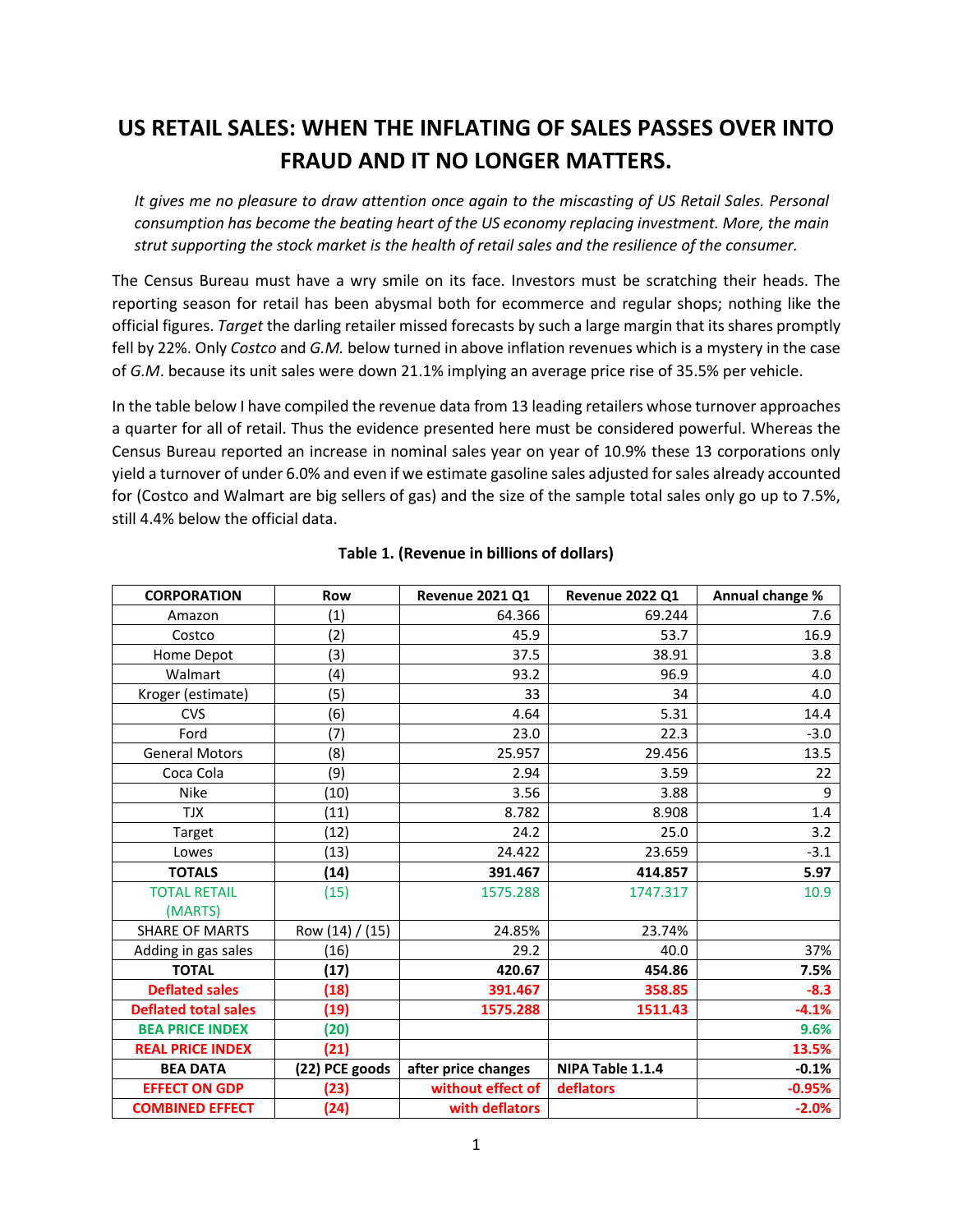I could have added in Kohl's which has just reported a fall in revenue year on year. This is not necessary. The case has been made. The official data on retail sales is grossly inflated, bordering on the fraudulent.

There is a second issue - deflators. The PCE goods deflator used by the BEA amounts to 9.6% for the period under examination. As a result, the BEA estimates a fall of only 0.1 in goods consumption in its GDP Table 1.1.4 (line 22) after accounting for inflation. (Note that the bulk of retail sales comprise goods.)

However I use different deflators. I use the CPI for durable goods CUSR0000SAD and non-durable goods CUSR0000SAN, with a weighting of one third for durable goods and two thirds for non-durable goods in line with the ratio of their current sales. This is important because the ratios or weightings changed during the pandemic. The resulting deflator is 13.5% or nearly 4% higher than the official deflator. (All of this can be seen in the spreadsheet attached.)

Considering the difference in nominal sales as well as deflators, the effect on GDP is between 1 and 2%. Instead of falling by 1.4% in the first quarter GDP could have fallen by as much as 3.4%, equal to the fall for the whole of 2020.

# **Not that official data now matters.**

On Wednesday the 18th May it did not matter anymore. The evidence was overwhelming. The forecasts made by the key retailers undeniable. Beginning with Amazon, proceeding to Walmart and on to Target the story was the same. Revenue was short, costs up. Retailers found themselves caught in the vice of falling demand and price rises and it was crushing their margins. The collapse in margins always begins with retailers and then bounces back onto producers because retailers are at the coal face, it is their cash registers which act as the seismometers recording the tectonic shifts in selling prices and cost prices.

It was interesting today, Thursday, watching Bloomberg interviewing Stephen Stanley Chief Economist of Amherst PierPoint. He forecast real GDP growth of 3% this year while deferring the recession to at least 2024. Once again he punched the story line that demand was holding up with the consumer sitting on unspent savings. Truly, these embedded economists have become the modern-day snake oil sales(wo)men. At least the interviewer commented that the earlier retail sales data was already forgotten.

On Tuesday the siren cry from Wall Street was that the markets were oversold. "Come back into the markets there are bargains to be had", investors were told. On Wednesday reality re-asserted itself. It is no longer 'buy the dips' but 'sell the rises', that is the stuff of market panics, when investors eyes are fixed on the exit signs.

We are now in the territory where Main Street dictates, not Constitution Avenue where the FED is based. It will be the outlook for profits, for industry, for retail, for housing, for credit quality, and so on which will now dominate.

## **Bonds.**

The movement of bonds is predicting a recession. Despite raging inflation and heightened expectations of further FED rate rises, the crucial 10-year yield is actually falling. This is unusual as bond yields tend to fall only when inflation expectations fall, unless that determinant is overridden by a higher fear, an impending recession. This imperative is usually in play when both bond and stock markets both crater together which is what is happening now. Again, another signal is the yield spread between 2-year and 10-year. Currently, while the spread may not be negative, the two rates are certainly playing tag.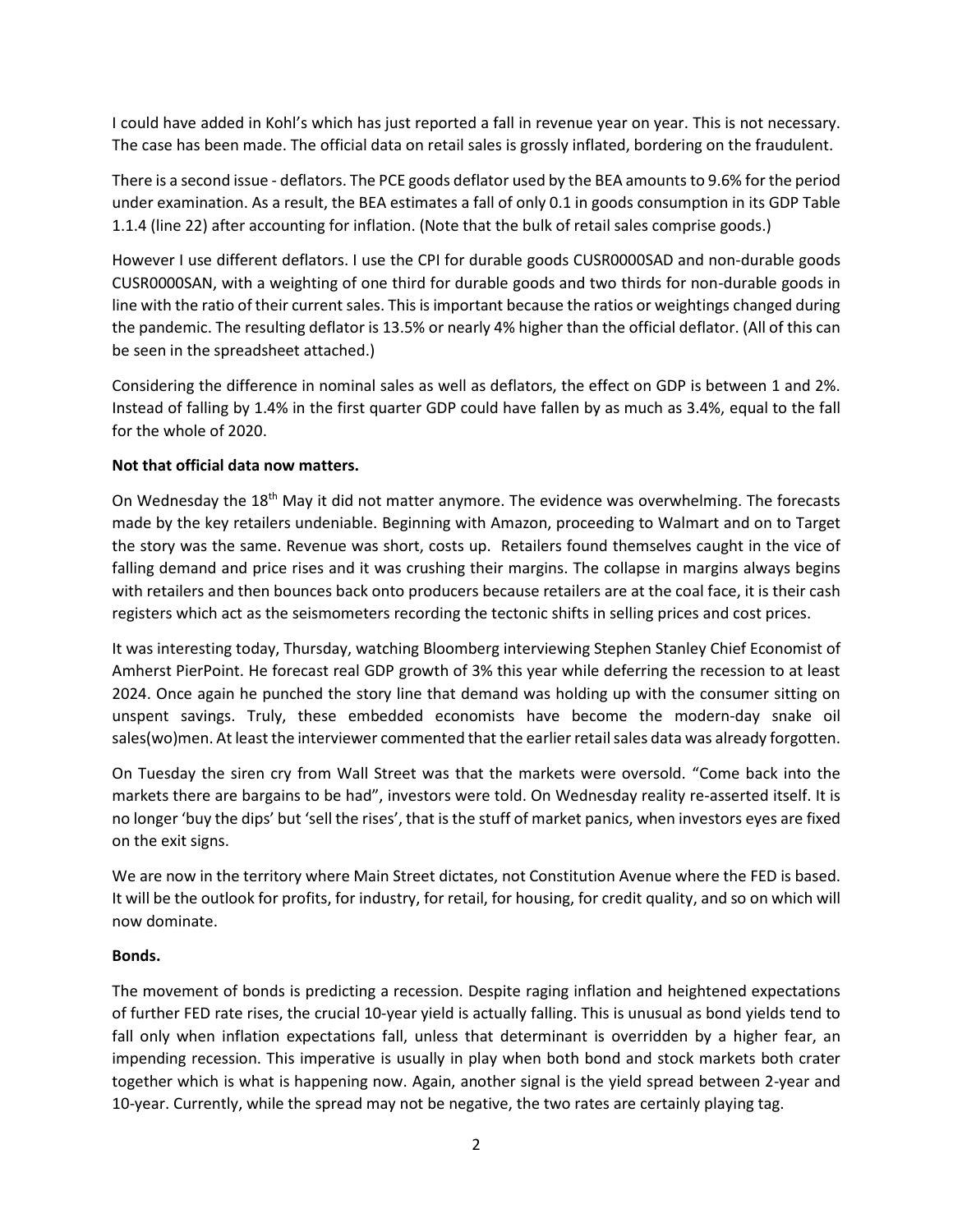**Graph 1.**



#### **Graph 2.**



Finally the interest rates on junk bonds and high yield bonds are rising sharply. Although nominal interest rates at 6.21% on Wednesday (Graph 3) is approaching levels last found in 2016 when the economy was wobbling, adjusted for inflation, they remain well below the rates found then. For this sector to be in crisis average yields will not only need to have passed 6% but 10%. Currently, distressed bonds are still found in only corners of the market, but it is spreading. The unusually slow rate of spread is due to Zombie companies having sucked up large amounts of capital at low rates previously as well as the infusion of COVID Relief funds. They may have more oxygen, but their breathing difficulties are increasing rapidly.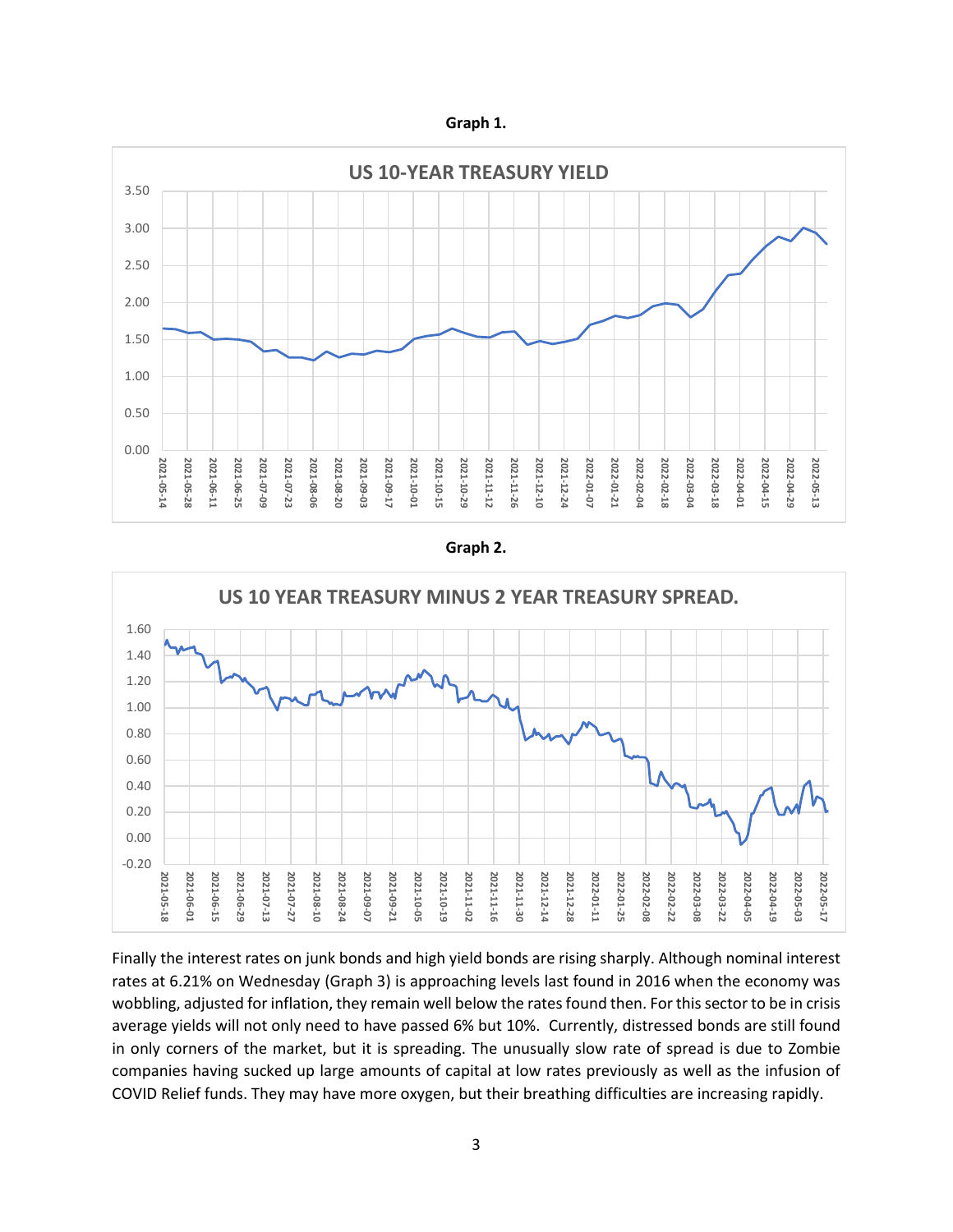

While money is leaving the high yield sector very little is coming in as Graph 5 shows below. Total bond issuance in April fell 20% yoy while the fall for junk bonds was 80%.

**Graph 5.**

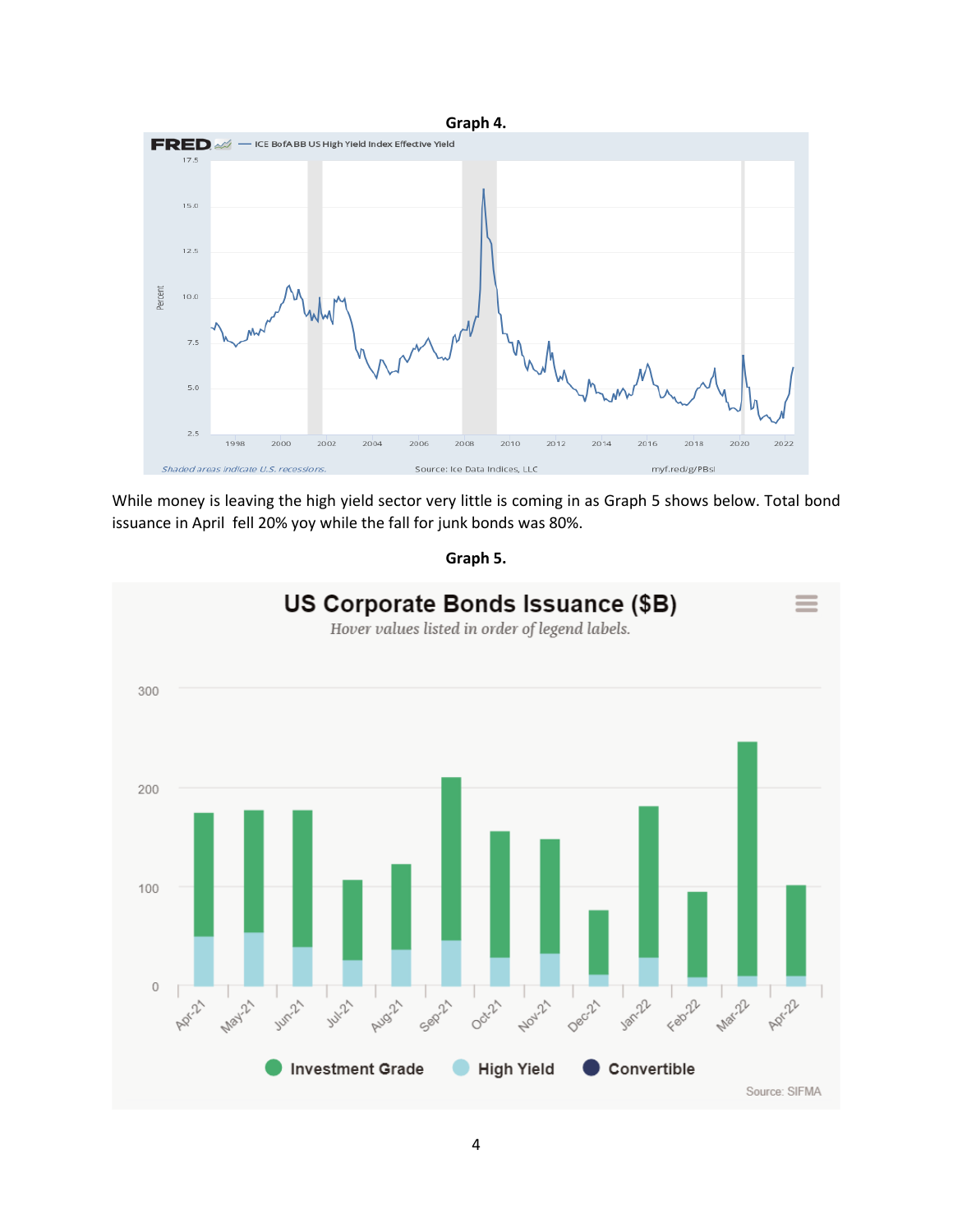Why does the US bond market matter? Graph 6 provides the answer. Almost two fifths of the global \$135 trillion bond market belongs to the USA. It is bigger than the EU and China combined though its economy is much smaller.



#### **Graph 6.**

#### **The US housing market.**

One of the biggest black swans paddling down the Hudson River not far now from Wall Street is the state of the housing market. While the fall in 10-year yields should restrain the rise in 30-year mortgage rates, they will still remain elevated compared to the recent past and with the risk premium going up this elevation should persist. While the housing crash should not reach the significance of 2008 due to much less sub-prime mortgages having been issued, the relative scale of the housing market is much larger in terms of value now than 2008. In 2008 the nominal value private residential real estate was \$23.8 trillion. Now according t[o Norado Real Estate Investments](https://www.noradarealestate.com/blog/housing-market-predictions/) it exceeds \$43 trillion. "*According to another study by Zillow, the total value of private residential real estate in the United States increased by a record \$6.9 trillion in 2021, to \$43.4 trillion. Since the lows of the post-recession market and the corresponding building slump, the value of housing in the United States has more than doubled. The most expensive third of homes account for more than 60% of the total market value. The market value hit the \$40 trillion mark in June of last year and since has been gaining an average of more than half a trillion dollars per month. Fannie Mae predicts that a double-digit home price rise will continue until the middle of 2022."*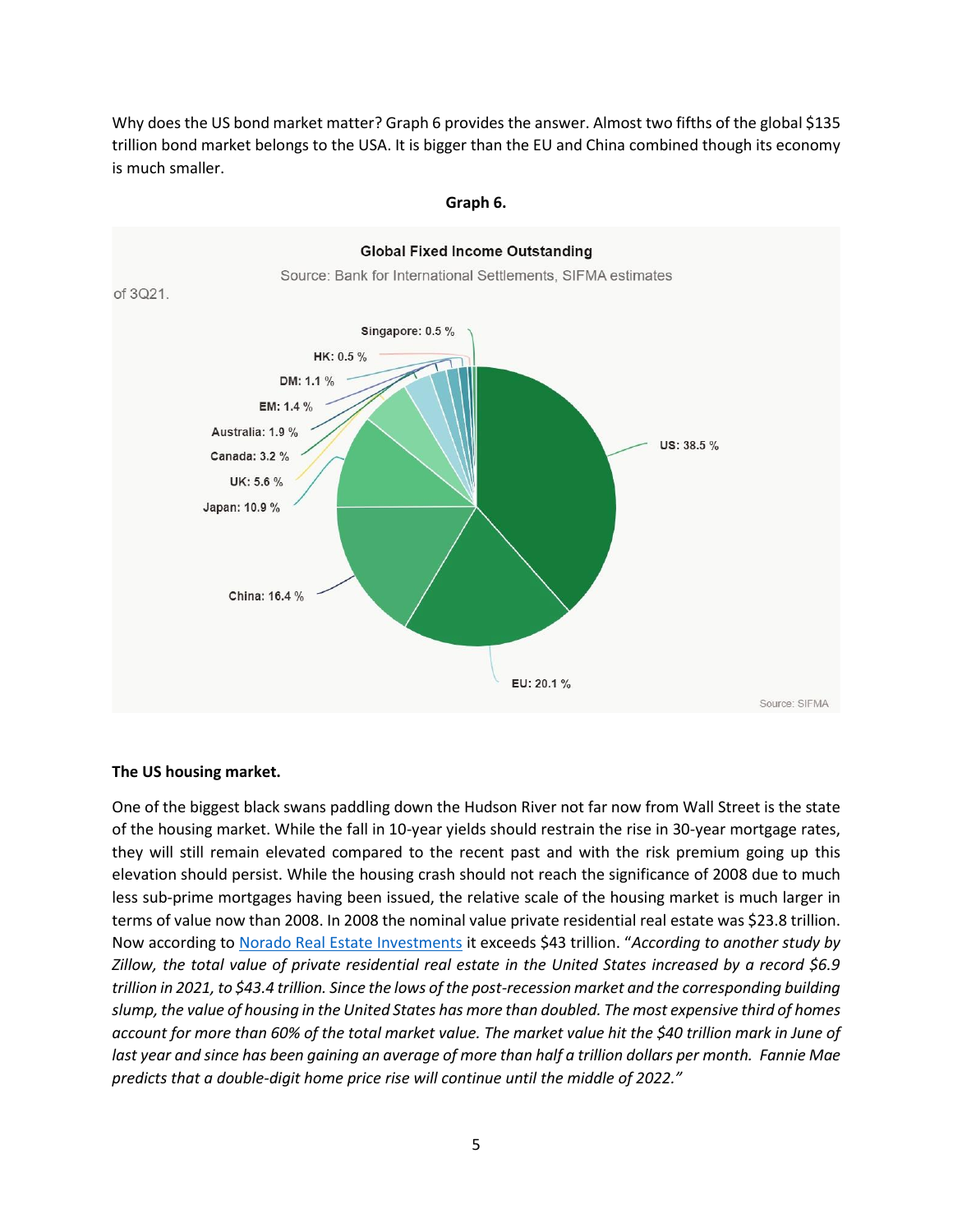In 2008 US GDP was \$14.7 trillion and now it is \$24.4 trillion an increase of 66%, but the value of the housing stock has risen even more, by 82%, which means as a share of GDP it has risen from 162% of GDP in 2008 to at least 178% of GDP and is likely to exceed 180% before the crash.

In the meantime the latest reports on existing and new house sales were released today and yesterday. The April report [on existing house](https://cdn.nar.realtor/sites/default/files/documents/ehs-04-2022-summary-2022-05-19.pdf) sales fell 2.4% month on month and by 5.9% year on year.

**Graph 7.**



Total Existing Home Sales, SA Annual Rate

New home sales fell faster, by 8.6% month on month and over 20% year on year.



**Graph 8.**

TRADINGECONOMICS.COM | U.S. CENSUS BUREAU

Despite the falls in existing and new homes, there has only been a slight retreat in prices month on month. Some of this has to do with low inventory though this is truer for existing homes than new homes where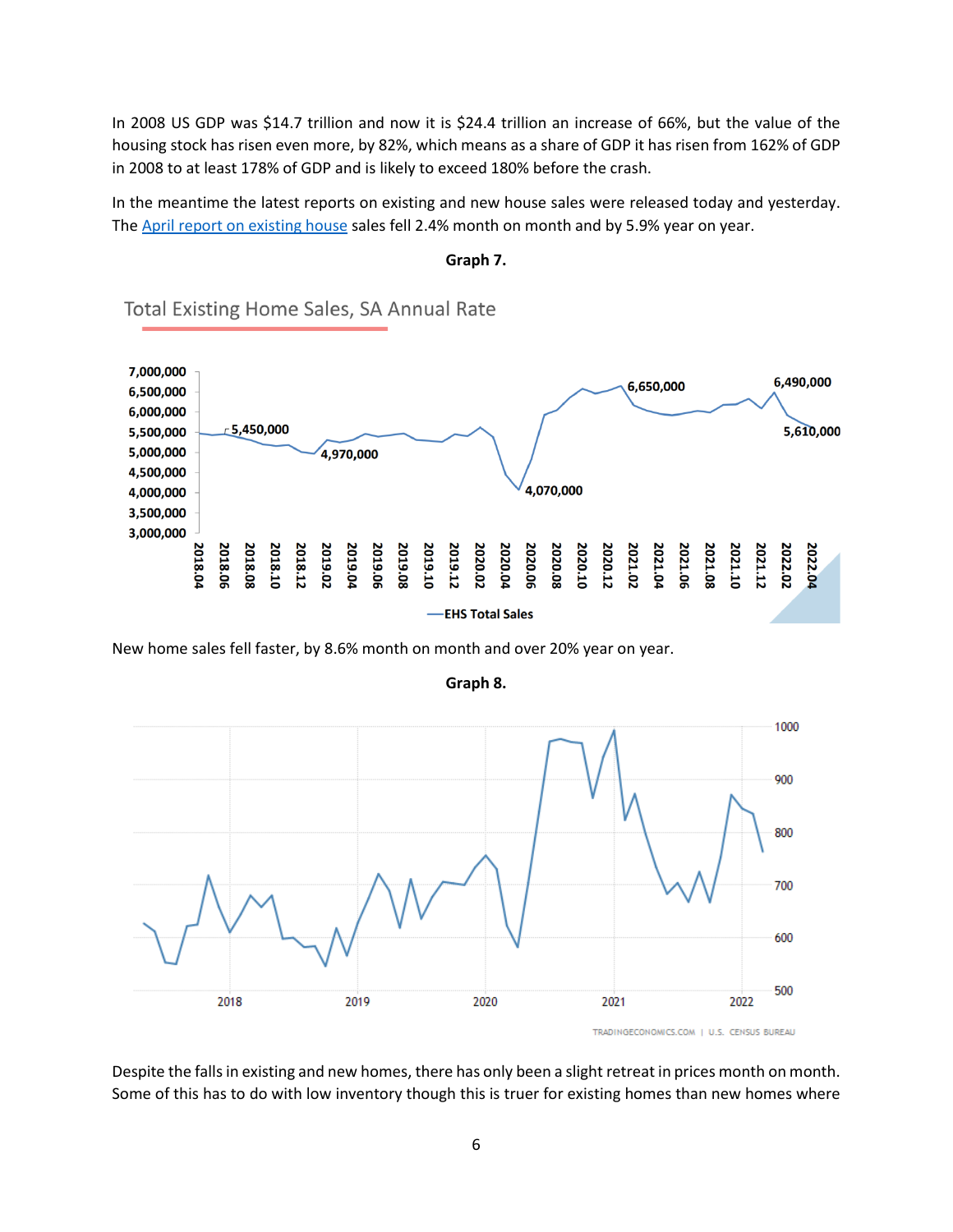unsold homes across the US is above average. However even Fannie Mae, one of the supports for the housing market is predicting a sharp deceleration in price rises in the second half of the year. It is likely to be sooner and deeper.



### **Conclusion.**

It is clear that a new stage has been reached. Investors are now acutely aware of conditions in the real economy. Two sectors which were hammered yesterday on the markets, besides retail, was transport and housing. Like the Ukraine, investors have come to realise that the official data is not worth betting on.



The key Nasdaq Index has fallen by 28% on its way to 40%.